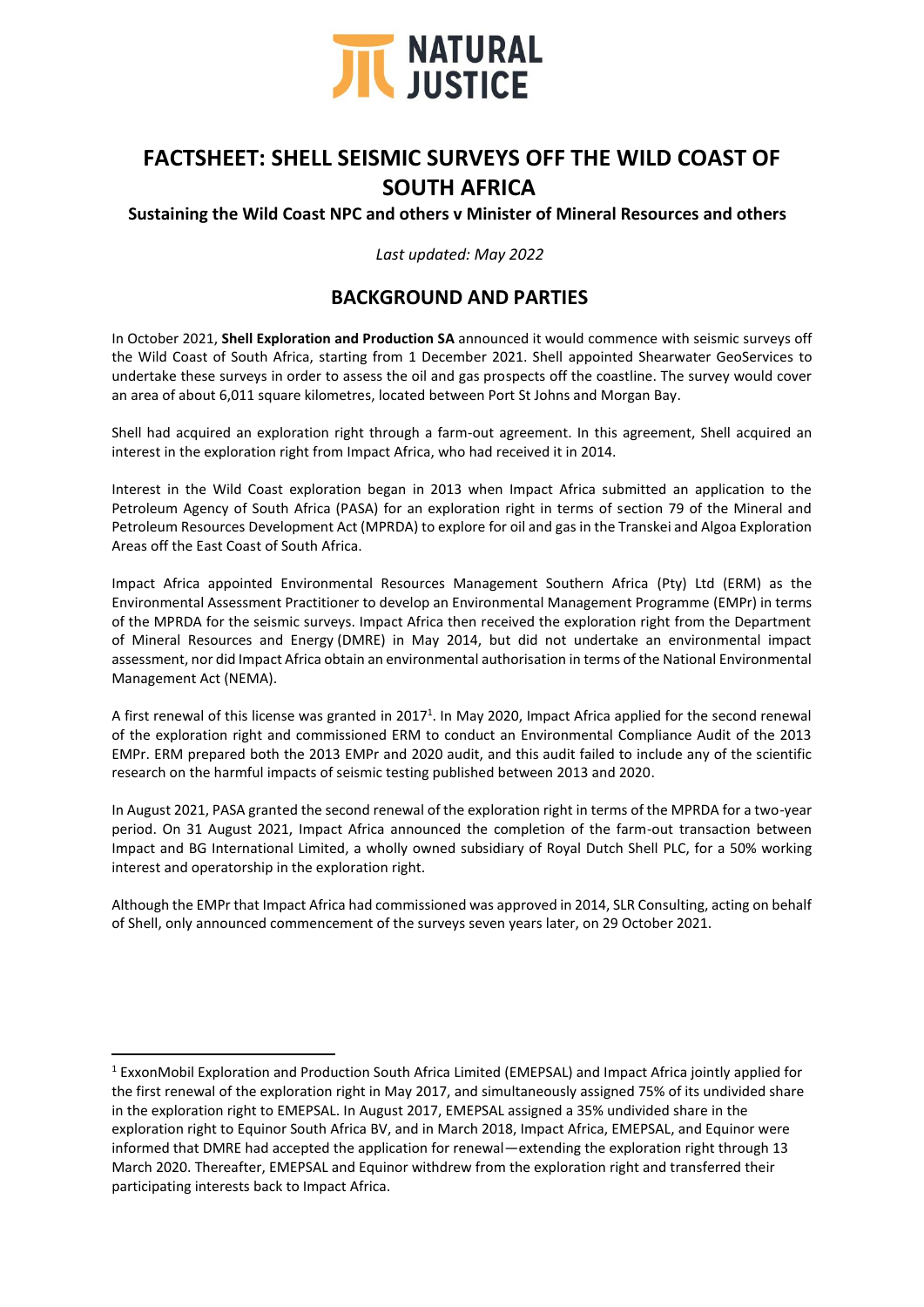

### **Court case one (***Border Deep Sea Angling Association and others***):**

On 29 November 2021, Border Deep Sea Angling Association, Kei Mouth Ski Boat Club, Natural Justice and Greenpeace Africa, represented by their lawyers, Cullinan & Associates, instituted rule *nisi* proceedings in the Grahamstown High Court<sup>2</sup> calling upon the Minister of Mineral Resources and Energy, the Minister of Forestry, Fisheries and Environment, BG International Limited, Shell Exploration and Production South Africa BV, and Impact Africa Limited to show cause, if any, why the court should not issue an **urgent interim, interim interdict** restraining BG International, Shell, and Impact Africa from commencing the seismic testing.

The requested interim, interim interdict would allow the applicants time to place the expert evidence before the court for a fuller hearing of the interdict application. The applicants would also bring a further application for the review and setting aside of the decisions of the Minister of Mineral Resources and Energy to grant the exploration right and its renewals.

**Rule** *nisi* **proceedings:** The applicants sought an urgent interdict to stop the seismic surveys from continuing until the full case was heard, arguing that an urgent interim interdict was necessary due to the continued migration of humpback whales in December and the harm that testing would cause to marine species in the period prior to further hearings on the matter. The applicants noted the need for expert evidence to establish irreparable harm, which they needed time to prepare, as well as opportunity for the numerous interested and affected parties with important perspectives to come before the court.

In order to grant an interim interdict, the judge must find that the applicants have clear *prima facie* legal rights, that they have a well-grounded apprehension of irreparable harm, that the balance of convenience favours granting an interim interdict, that the applicants have no satisfactory alternative remedy, and that this is an appropriate matter for the Court to exercise its discretion in favour of awarding an interim interdict.

The rule *nisi* was unsuccessful, with Acting Judge Govindjee dismissing the urgent interdict with costs. On 3 December 2021, the High Court [concluded that the applicants had succeeded in](https://naturaljustice.org/massive-blow-for-the-wild-coast-urgent-interdict-denied/) establishing that they had *prima facie* [prospects](https://naturaljustice.org/massive-blow-for-the-wild-coast-urgent-interdict-denied/) of success due to the apparent inadequate public participation processes followed, but failed to convince the judge that there was a reasonable apprehension of "irreparable harm" if the interdict were not granted and that, given financial and other prejudice to Shell if the seismic surveys were delayed, the "balance of convenience" was in Shell's favour.

In his judgment, the judge did not acknowledge that the application had been brought for an interim, interim interdict, pending further evidence to be placed before the court. Consequently, the High Court dismissed the application.

Subsequently, the applicants lodged an application for leave to appeal, which Acting Judge Govindjee heard on 19 May 2022. The decision on the application for leave to appeal has yet been handed down.

**Envisaged Review:** As indicated in their application for an interim interdict, the applicants planned to seek judicial review of the decisions made by the Minister of Mineral Resources and Energy to grant and renew the exploration right. However, after Acting Judge Govindjee's decision to dismiss the request for an interim interdict, and Judge Bloem's subsequent granting of an interdict (see below), the applicants sought to join the proceedings in *Sustaining the Wild Coast NPC and others*.

<sup>2</sup> Acting Judge Avinash Govindjee

Shell Counsel: Adrian Friedman and Sarah Pudifin-Jones

Ministry of Mineral Resources and Energy Counsel: Senior Counsel, Albert Beyleveld Applicants' Counsel: Senior Counsel: Willie Duminy and Dawid Welgemoed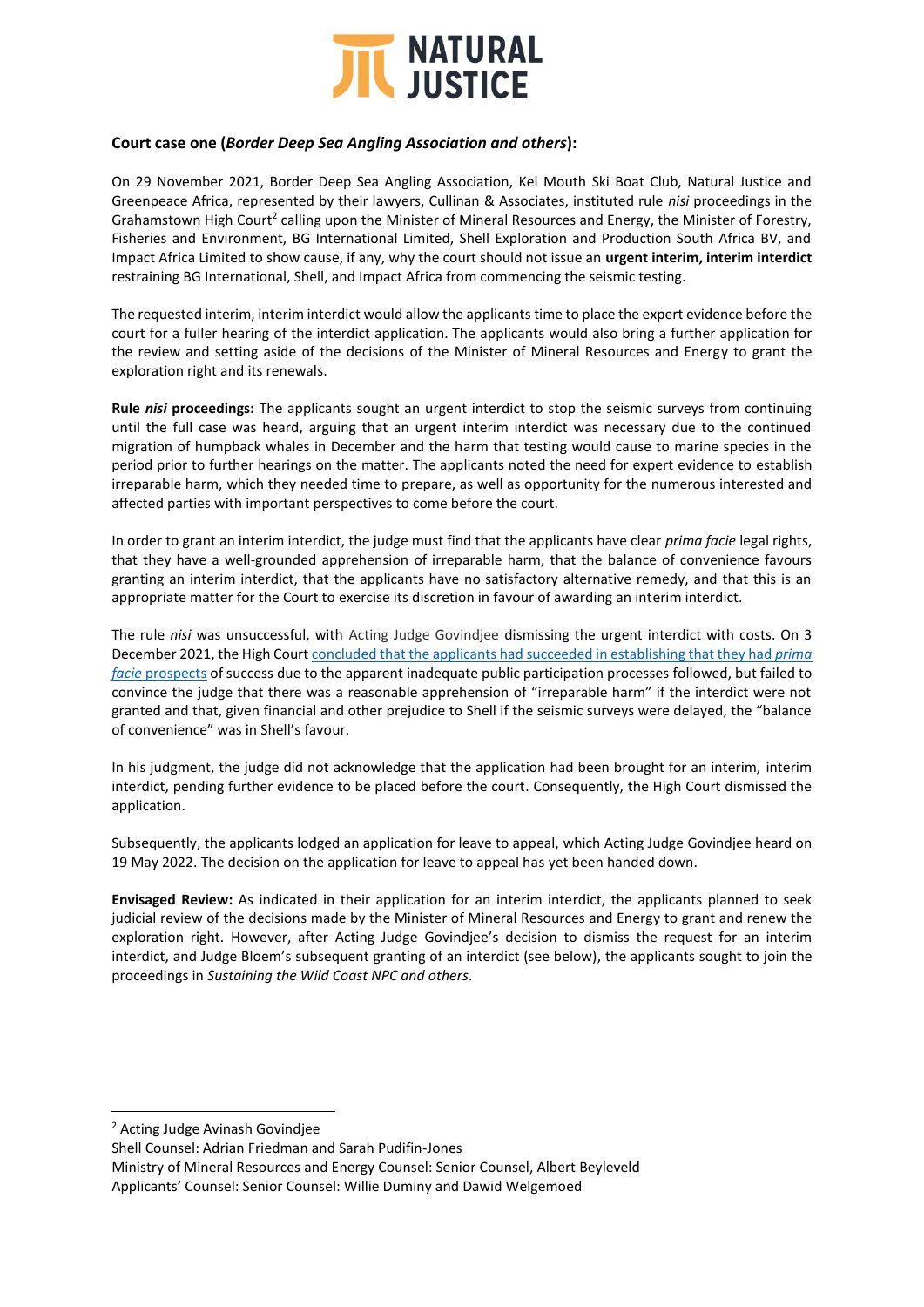

#### **Court case two (***Sustaining the Wild Coast NPC and others***):**

On 2 December 2021, the Legal Resources Centre (LRC) and Richard Spoor Attorneys also filed an urgent interim application<sup>3</sup> on behalf of the Amadiba, Cwebe, Hobeni, Port Saint Johns and Kei Mouth communities. **This case is split into two parts**:

**Part A:** An interdict to stop the seismic surveys from continuing until the full case is heard and **Part B:** the larger court case which argues that 1) Shell does not have the necessary environmental authorisation in terms of the National Environmental Management Act (NEMA) to lawfully undertake seismic exploration activities in the area, 2) Shell failed to consult affected communities and stakeholders properly, and 3) that seismic testing would violate rights protected under the Constitution. Part B was then expanded to include a judicial review of the decisions to grant the exploration right and renewals.

Part A was successful, and, on 28 December 2021, the Grahamstown High Court ordered Shell to stop the seismic surveys. Judge Gerald Bloem held that there was a reasonable apprehension of irreparable harm on the basis that the applicants' constitutional rights—including spiritual, heritage and cultural rights—could be harmed if Shell was allowed to continue the testing until the hearing of Part B. Shell has been interdicted pending the finalisation of Part B of the application.

On 17 February 2022, the Grahamstown High Court [dismissed Minister Gwede Mantashe and Shell's application](https://www.dailymaverick.co.za/article/2022-02-17-high-court-dismisses-shells-bid-to-appeal-interdict-against-west-coast-seismic-blasting/)  [for a leave to appeal](https://www.dailymaverick.co.za/article/2022-02-17-high-court-dismisses-shells-bid-to-appeal-interdict-against-west-coast-seismic-blasting/) its December decision to grant an interim interdict against the company's seismic survey in the Wild Coast.

#### **Upcoming hearings: Joinder and Part B (***Sustaining the Wild Coast NPC and others PART B***)**

Due to the similarities between the two court cases, two of the parties from the *Border Deep Sea Angling Association and others* case — **Natural Justice and Greenpeace Africa** — filed an application in February 2022 requesting that their judicial review application be joined with the application in the *Sustaining the Wild Cost NPC and others* case in order to argue Part B before the court.

The government ministries and Shell raised no objections to Natural Justice and Greenpeace Africa filing an application to join proceedings, while Impact Africa, having now split legal representation from Shell, objected to the joinder application.

Both matters will be heard by Judges Mbenenge JP, Nhlangulela DJP and Norman J in the Port Elizabeth High Court in Gqeberha, over three days from 30 May - 1 June 2022 4 .

 $^3$  The judgment was made by Judge Gerald Bloem. Applicants' counsel: Tembeka Ngcukaitobi SC; Emma Webber; Nikki Stein instructed by Richard Spoor Inc and Legal Resources Centre. Third to Fifth Respondents' (Shell) counsel: Adrian Friedman; Lauren Crow. First Respondent's (Minister Mantashe) counsel: Olav Ronaasen SC. Minister Creecy abided the outcome of the application.

<sup>4</sup> Counsel for Applicants 1-7 of the joined case are as follows: Tembeka Ngcukaitobi SC; Emma Webber; Nikki Stein (instructed by the Legal Resources Centre and Richard Spoor Inc Attorneys). Counsel for Applicants 8-9 of the joined case are as follows: Nick Ferreira and Cingashe Tabata (instructed by Cullinan & Associates). Counsel for the Minister of the Department of Mineral Resources are as follows: Albert Beyleveld SC and Avian Barnett (instructed by Whitesides Attorneys). Counsel for the Minister of the Department of Forestry, Fisheries and the Environment is as follows: Jennifer Willians (instructed by Whitesides Attorneys). Counsel for Shell and BG International are as follows: Adrian Friedman and Sarah Pudifin-Jones (instructed by Shepstone & Wylie Attorneys). Counsel for Impact Africa are as follows: Jeremy Gauntlett SC QFC; Frank Pelser; Adiel Nacerodien; Nikiwe Nyathi (instructed by Cliffe Dekker Hofmeyr Inc).